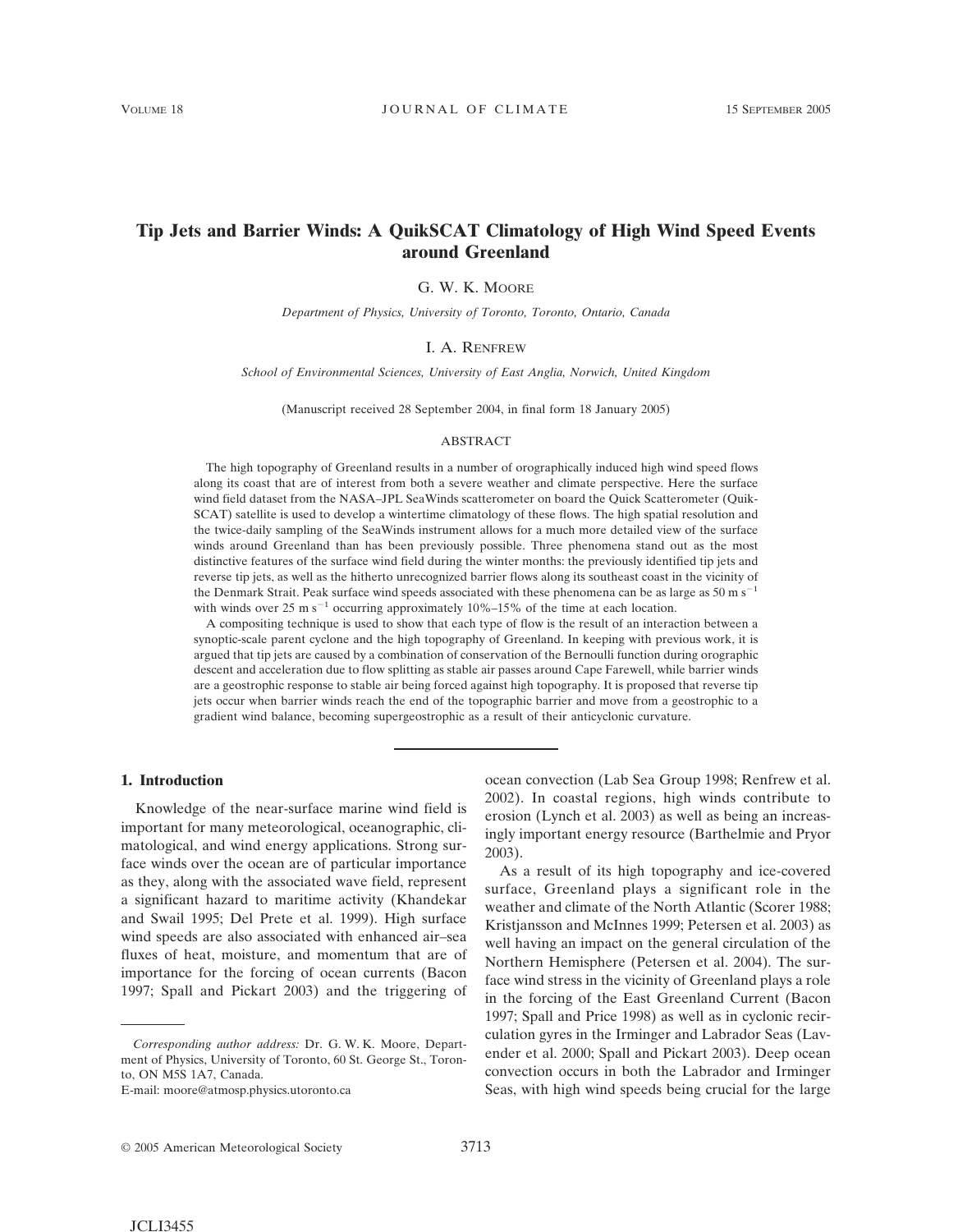

air–sea heat and moisture exchanges that densify the surface waters and drive convection (Lab Sea Group 1998; Bacon et al. 2003; Pickart et al. 2003a,b). Please refer to Fig. 1 for a map of the region of interest.

High winds associated with mesoscale cyclogenesis are known to occur over the Labrador Sea (Mailhot et al. 1996; Moore et al. 1996; Rasmussen et al. 1996; Moore and Vachon 2002) as well as over the Irminger and Greenland Seas (Douglas et al. 1995; Klein and Heinemann 2002; Mills and Anderson 2003). In all of these regions, there exists evidence that the interactions of synoptic-scale features with the high topography of Greenland contribute to the development of mesoscale cyclones (Klein and Heinemann 2002; Moore and Vachon 2002; Mills and Anderson 2003). For example, Klein and Heinemann show that mesoscale cyclones are often spawned on the southeast coast of Greenland, around 65°N, as a result of cyclonic vorticity generated through vortex stretching as katabatic flow descends to the sea. Through idealized and case study numerical modeling experiments they showed that the location of cyclogenesis is tied to the topography of Greenland. A background state consisting of a synoptic-scale low pressure system to the east of Greenland was necessary, although mesoscale cyclogenesis was not sensitive to the location of this low.

Doyle and Shapiro (1999) investigated the dynamics of intense low-level westerly jets, known as a tip jets, that develop east of Cape Farewell. They argued, through idealized and case study numerical simulations, that tip jets are governed by conservation of the Bernoulli function as air parcels accelerate down the lee slope during orographic descent. They found that the strength of the tip jet was a function of the upstream Froude number (equivalently the dimensionless obstacle height) and the Rossby number. In other words, the tip jet structure depended upon details of the splitting that occurs when a flow impinges on a mountain barrier (Olafsson and Bougeault 1996; Petersen et al. 2003). There exists anecdotal evidence that strong easterly winds also occur near Cape Farewell (Mertins 1976), and that Denmark Strait, separating Iceland from Greenland, is a region of high winds (Scorer 1988). Neither of these phenomenon have received much attention or concerted study.

Despite the importance and rich spectrum of high wind speed events that are associated with the dramatic topography of Greenland, there have been remarkably few climatological studies in this area, perhaps in part due to the paucity of in situ observations. Isemer and Hasse (1991) presented mean and variance fields for the January 10-m wind speed field over the North Atlantic. Unfortunately, results were not presented north of 65°N, presumably due to the reduction in the density of observations that occurs as one move poleward (Bunker 1976). The maximum January mean 10-m wind speeds, in excess of 13 m  $s^{-1}$ , were localized in three main regions: the Labrador Sea, directly south of Cape Farewell, and upwind of the British Isles. They made use of a Weibull distribution (Hennessey 1977; Pavia and O'Brien 1986) to describe the statistics of the 10-m wind speed field over the North Atlantic. An appealing characteristic of this distribution is its ability to describe so-called heavy-tailed distributions in which the probability of observing extreme events is enhanced compared to a more traditional Gaussian distribution (Hennessey 1977; Ross 1995). They identified a region south of Cape Farewell where the shape parameter of the Weibull distribution was large, indicating that the probability of observing high winds was elevated.

Moore (2003) used the 10-m wind field from the National Centers for Environmental Prediction (NCEP) reanalysis to develop a climatology of high wind speed events near Cape Farewell. He found that the zonal wind in this region was bimodal with an increased probability of observing both westerly and easterly high wind speed events. Through a composite analysis, the westerly high wind speed events were found to be associated with tip jets of the type identified by Doyle and Shapiro (1999), while the easterly events represented a new phenomenon dubbed "reverse tip jets." The event described by Mertins (1976) was most likely an example of a reverse tip jet. Both classes of high wind speed events were found to be associated with the interaction of a synoptic-scale cyclone with the high topography of southern Greenland. For tip jet events, the cyclones were situated to the northeast of Cape Farewell, while for reverse tip jet events, the cyclones were situated to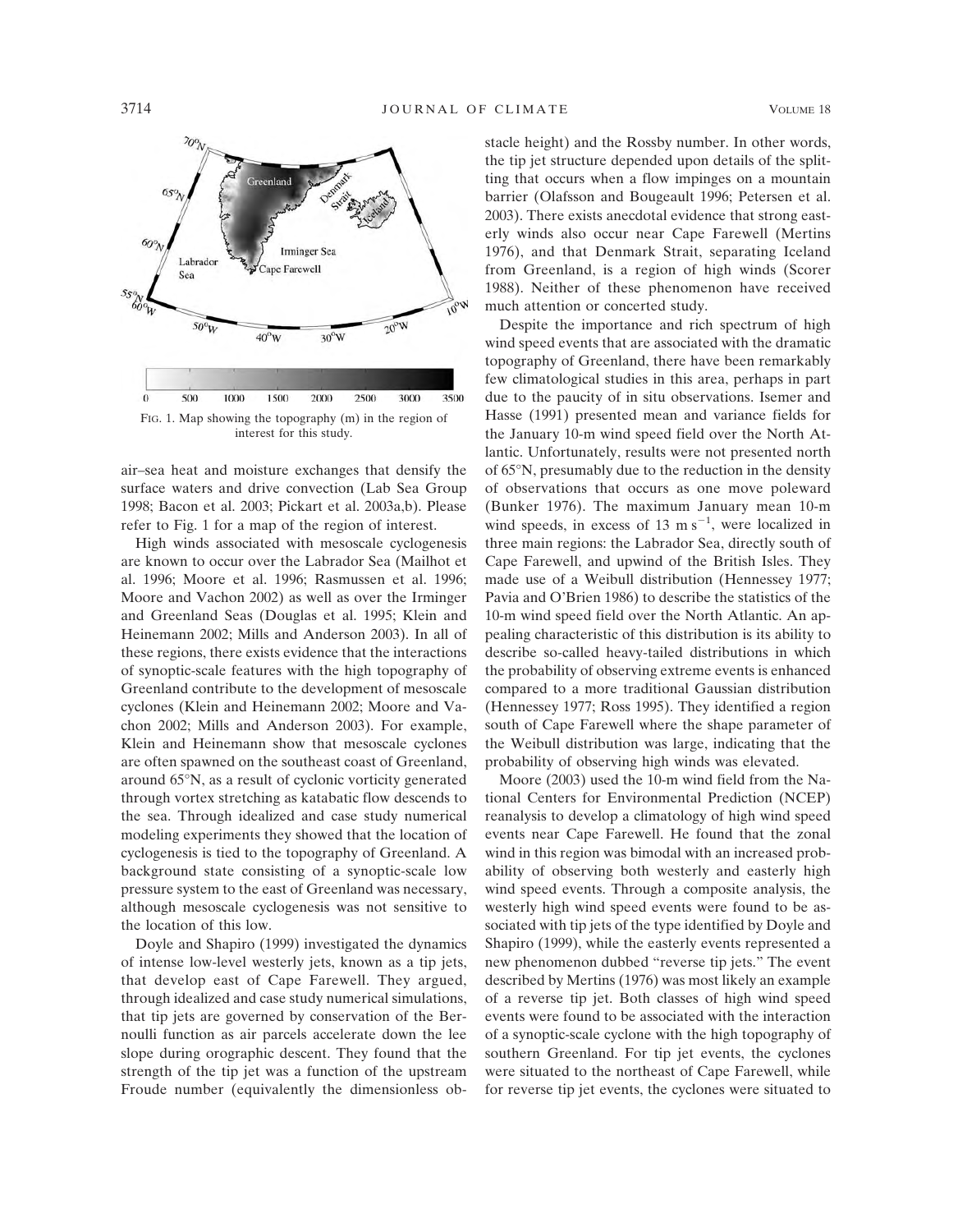the south of Cape Farewell. The frequency of occurrence of these high wind events was found to be modulated by the phase of the North Atlantic Oscillation with tip jets being more common during its positive phase and reverse tip jets being more common during its negative phase (Moore 2003).

Moore (2003) also noted a region of high wind constancy along the southeast coast of Greenland that was attributed to the presence of barrier flow in the region. Such winds develop when low Froude number flow interacts with high topography (Olafsson and Bougeault 1996; King and Turner 1997). The flow is unable to cross the topographic barrier resulting in a damming of cold air and the generation of a potential temperature gradient (i.e., a pressure gradient) perpendicular to the barrier. This pressure gradient supports a geostrophically balanced flow, or barrier wind, that is directed with the barrier to its right in the Northern Hemisphere. Barrier winds have been documented on the eastern side of the Antarctic Peninsula where they are associated with cold temperatures, strong winds, and the northward movement of sea ice in the western Weddell Sea (Schwerdtfeger 1975; Parish 1983). At the northern tip of the Antarctic Peninsula there is evidence that the elimination of the topographically induced pressure gradient results in a transition from geostrophic to cyclostrophic balance and the concomitant formation of an anticyclonic jet in the adjoining Bransfield Strait (Parish and Schwerdtfeger 1977; Parish 1983). Barrier winds are also observed in the northwestern Ross Sea where the Transantarctic Mountains are the topographic barrier (O'Connor et al. 1994). Barrier winds have also been observed along the southwest coast of Greenland during the boreal summer, where they have a significant role in melting of ice at the margin of the ice sheet (van den Broeke and Gallee 1996).

There is a concern that the NCEP reanalysis and other global analyses may significantly under-represent high wind speed events that occur in the vicinity of Greenland as a result of their relatively narrow width compared to the coarse  $(\sim 200 \text{ km})$  resolution of the reanalyses (Moore 2003; Pickart et al. 2003b); as well as failing to capture the magnitude, detailed structure, and time span of these mesoscale wind events. Note that these failings would lead to poor atmospheric forcing fields for any ocean modeling studies (Bacon et al. 2003; Pickart et al. 2003b). To address this concern, here we will use 5 yr of the high-resolution surface wind field observations from the SeaWinds scatterometer on the QuikSCAT satellite to develop a climatology of high surface wind speed events around Greenland. This new scatterometer has a number of advantages over its

predecessors, as described in detail in the next section, making it the most suitable dataset currently available for such a study. In section 3, we will present the statistics of the surface wind field near Greenland and a composite analysis of the circulation associated with high wind speed events in the region. In section 4, we will provide a discussion of the flow dynamics responsible for these high wind events and follow this in section 5 with our conclusions.

## **2. Data and methods**

The SeaWinds Ku-band microwave scatterometer is carried on board the Quick Scatterometer (Quik-SCAT) satellite, launched in June 1999. Surface wind speed and direction, usually adjusted to a 10-m height, are inferred from backscatter measurements through the use of a geophysical model function (Ebuchi et al. 2002). Validation with ocean buoy data has shown that these functions are able to meet the design specifications of the instrument, which was to measure the surface wind to an accuracy better than  $2 \text{ m s}^{-1}$  in magnitude and 20° in direction (Ebuchi et al. 2002; Pickett et al. 2003). Concern has been raised that one such function, the Ku-2000 function developed by Remote Sensing Systems, Inc., results in a significant overestimation of surface wind speeds in high wind conditions (Ebuchi et al. 2002). It has been reported that subsequent revisions to the model, the so-called Ku-2001 model, have corrected this bias (Wentz et al. 2001). Indeed, a comparison between observations at Macquarie Island in the Southern Ocean and surface winds retrieved from the SeaWinds data with the Ku-2001 function indicate good overall agreement especially during high wind speed events (Yuan 2004). An advantage of the approach taken by Remote Sensing Systems in their processing of the SeaWinds data is the use of contemporaneous passive microwave data from the Defense Meteorological Satellite Program (DMSP) and the Tropical Rainfall Measuring Mission (TRMM) satellites to improve the identification of contamination resulting from the presence of heavy precipitation and/or sea ice (Wentz et al. 2001; Ebuchi et al. 2002). The latter is the primary concern at the latitudes of interest in this paper.

The SeaWinds instrument has several advantages over earlier scatterometers that makes it ideal for our purposes. Most important is its high spatial resolution, 0.25° or approximately 25 km, as well as its relatively large swath width, which allow for a daily sampling of 90% of the World Ocean (Chelton et al. 2004). At high latitudes, poleward of approximately 45°, the instrument samples 100% of the ocean surface on a twicedaily basis. This allows for the temporal sampling of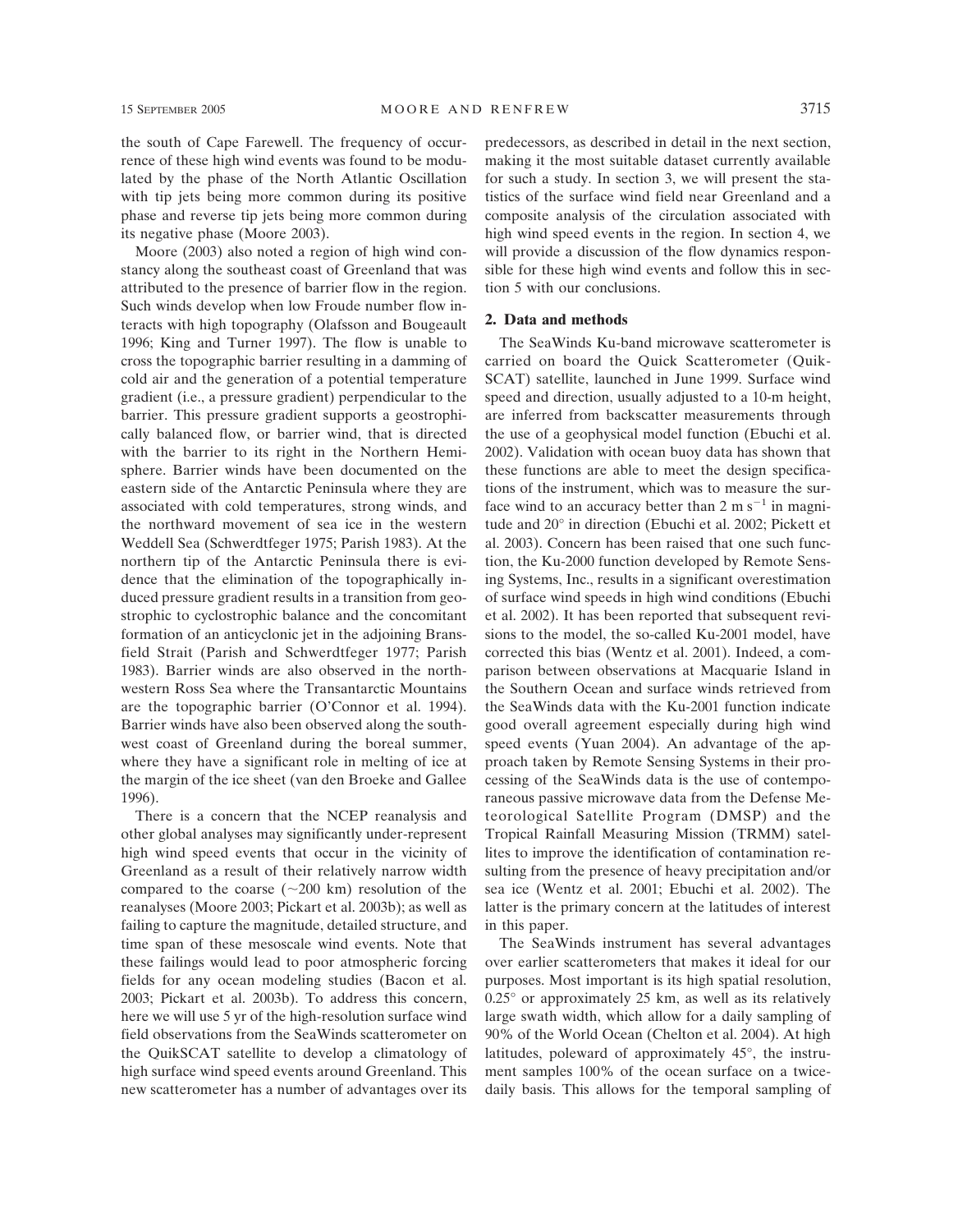rapidly developing mesoscale weather systems, which is not, in general, possible at lower latitudes (Chelton et al. 2004).

For this paper, we use version 3 of the twice-daily 10-m wind speed and direction data from the SeaWinds scatterometer as processed and archived by Remote Sensing Systems, Inc., using the Ku-2001 geophysical model function (Wentz et al., 2001). Our focus is on the winter months as this is the period of time when wind speeds over the North Atlantic are highest (Isemer and Hasse 1991; Moore 2003). In particular, we considered the months of December–February (DJF) for the period for which we have SeaWinds data (i.e., December 1999 through February 2004). The data was processed at its full resolution of 0.25°. To eliminate biases resulting from temporal undersampling due to the presence of sea ice, we calculated the various statistics used to describe the 10-m wind field at those grid points that were ice free at least 85% of the time. As a result, grid squares affected by sea ice more than 15% of the time are blanked out in all figures. Motivated by the studies outlined in the introduction, our focus is on the area surrounding southern Greenland, south of approximately 70°N (Fig. 1).

### **3. Results**

#### *a. Statistics of the 10-m wind field near Greenland*

In Fig. 2, we present the winter-mean 10-m vector wind field and its magnitude as derived form the Quik-SCAT data. The overall sense of this field is one of a cyclonic circulation that is modified due to the presence of Greenland. Such a cyclonic circulation would be expected given the presence of the climatological "Icelandic" low in the region. The magnitude of this field is highest along the southeast coast of Greenland where there exists northerly or northeasterly flow. A local maxima in the magnitude of this field occurs in the vicinity of Cape Farewell; while downwind of Cape Farewell, there exists a region that extends beyond Iceland where the magnitude of this field is less than  $1 \text{ m s}^{-1}$ .

A very different picture arises when one considers the winter-mean 10-m wind speed field, presented in Fig. 3. The most notable feature of this field is the highly localized maxima (in excess of  $15 \text{ m s}^{-1}$ ) just to the south and east of Cape Farewell. Other local maxima in the wind speed field exist along the southeast coast of Greenland near Denmark Strait at approximately 65° and 67°N. In what follows, we will refer to these two locations as Denmark Strait South and Denmark Strait North respectively. Minima in the field exist along the southwest coast of Greenland, as well as



FIG. 2. The winter (DJF) mean of 10-m wind field (vectors,  $\text{m s}^{-1}$ ) and its magnitude (shading,  $\text{m s}^{-1}$ ) from the QuikSCAT dataset (1999–2004). The 10-m wind field is shown at every sixth grid point (i.e., every 1.5°).

in the region extending in a northeasterly direction from Cape Farewell to north of Iceland. This latter region was also identified in Fig. 2 as a region of low 10-m winds. The order of magnitude difference between the magnitude of the 10-m wind field  $({\sim}1 \text{ m s}^{-1})$ and the 10-m wind speed field  $({\sim}10 \text{ m s}^{-1})$  in this region attests to the highly variable wind direction here and is probably reflective of the presence of a major storm track (Hoskins and Hodges 2002). In addition, the somewhat reduced mean wind speed between Cape Farewell and Iceland may be due to this being a wake area for any westerly flows impinging on the topographic barrier of Greenland (Petersen et al. 2003).

One consequence of the generalized triangle inequality (Abramowitz and Stegun 1965) is that the winter-



FIG. 3. The winter (DJF) mean of the 10-m wind speed field  $(m s<sup>-1</sup>)$  from the QuikSCAT dataset (1999–2004).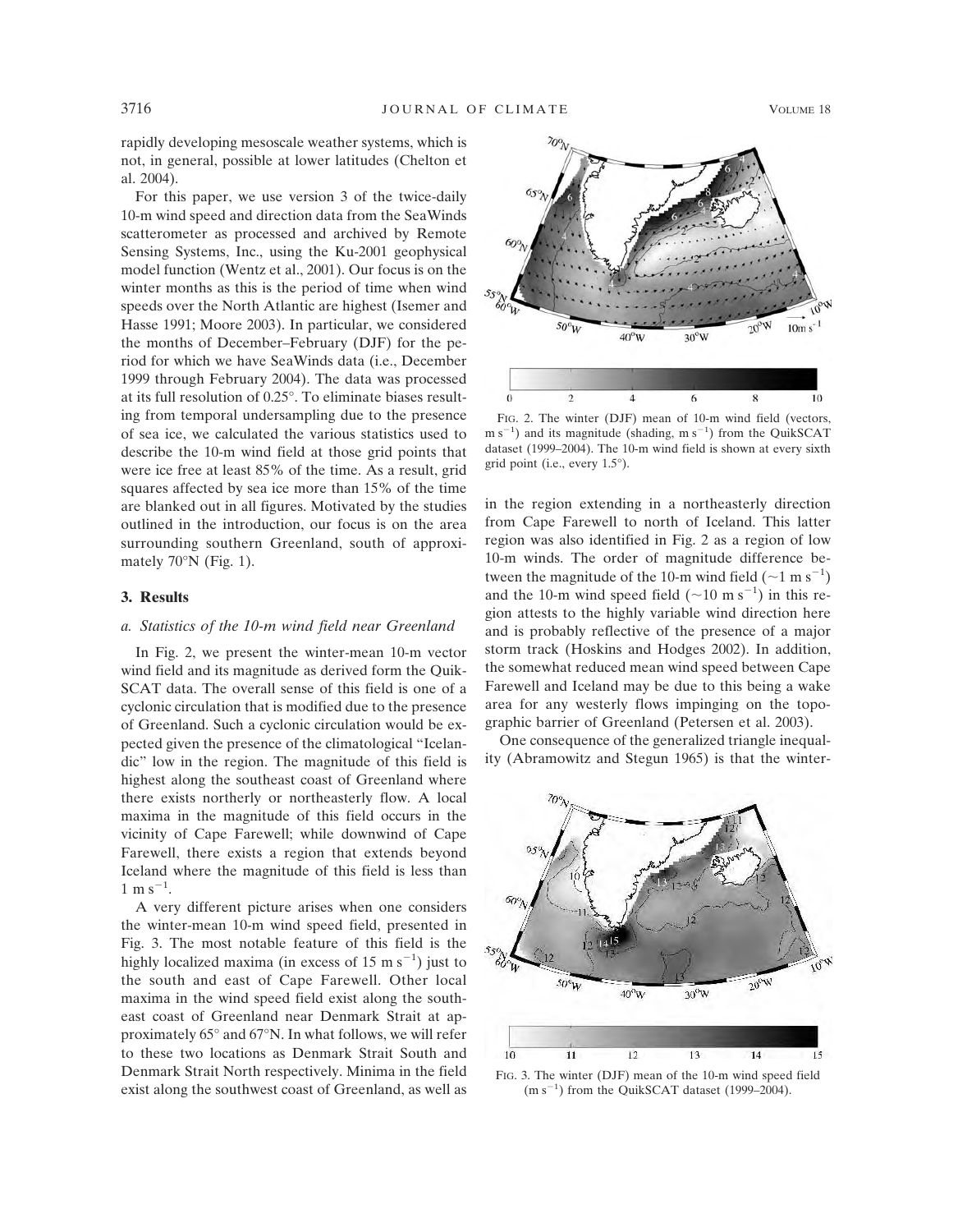mean 10-m wind speed field will always be greater than or equal to the magnitude of the winter-mean 10-m wind field. The ratio of these two fields is defined as the directional constancy (Bromwich 1989) and is shown in Fig. 4. Values close to one indicate a constancy in the direction of the mean wind, while values close to zero indicate unsteadiness in wind direction. From this figure, we see that the southeast coast of Greenland is a region characterized by high directional constancy. From Fig. 2, we note that the wind in this region is parallel to the coast with the barrier to the right, conditions consistent with barrier flow (King and Turner 1997). The Labrador Sea is another region where there is relatively high directional constancy and from Fig. 2, one can see that this is associated with northerly and northwesterly flow. Again in this region, the high topography of Greenland contributes to this constancy in wind direction through a channeling of the flow out of the Labrador Sea. As discussed above, the region extending from Cape Farewell in a northeasterly direction toward Iceland and beyond is characterized by a low directional constancy. In addition, there is a localized region to the south and west of Cape Farewell where the directional constancy is small. As will be discussed below, this is associated with the presence of tip jets and reverse tip jets and the ensuing bimodal nature of the wind field off Cape Farewell (Moore 2003).

We now turn our attention to a characterization of the variability of the 10-m wind speed. We present in Fig. 5 the standard deviation of the 10-m wind speed field during the winter months from the twice-daily QuikSCAT data. The region near Cape Farewell as well as the Denmark Strait South and Denmark Strait North locations identified in Fig. 3 as regions with high mean wind speeds are seen from Fig. 5 as also being



FIG. 4. The directional constancy of the winter (DJF) mean 10-m wind field from the QuikSCAT dataset (1999–2004).



FIG. 5. The standard deviation of the winter (DJF) 10-m wind speed field  $(m s^{-1})$  from the QuikSCAT dataset (1999–2004).

regions of high variability in wind speed. In all three regions, the standard deviation of the 10-m wind speed during the winter months is in excess of  $7 \text{ m s}^{-1}$  over a relatively confined area. The southwest and northeast coast of Iceland as well as the southwest coast of Greenland are regions where the variability in the 10-m wind speed during the winter months is low at 5 m  $s^{-1}$ . It is interesting to note that the region between Cape Farewell and Iceland that was prominently identified in Figs. 2 and 4 as being a region of low wind speed and low constancy does not appear as being a region of high variability in the wind speed field. This is consistent with the premise that that low mean winds in the region are the result of variability in wind direction associated with the passage of synoptic-scale low pressure systems.

Another approach that provides information about extreme values is to calculate the probability that a given wind speed will be exceeded (Ross 1995; Moore 2003). Figure 6 shows such a calculation for the QuikSCAT data. The cutoff wind speed was rather arbitrarily selected as  $25 \text{ m s}^{-1}$ ; although qualitatively similar patterns were found for other cutoff wind speeds. From this figure, one can see that the southeast coast of Greenland as well as Cape Farewell are regions where the probability of observing high wind speeds is relatively large during the winter months. The highest probabilities occur near Cape Farewell where wind speeds in excess of 25 m  $s^{-1}$  occur approximately 15% of the time. Embedded within the region of high probability that extends along the southeast coast of Greenland are two local maxima in the previously identified Denmark Strait South and North locations. The latter one is slightly obscured by the variable sea ice cover in the region. In both of these regions, the probability of observing winds in excess of 25 m  $s^{-1}$  is approximately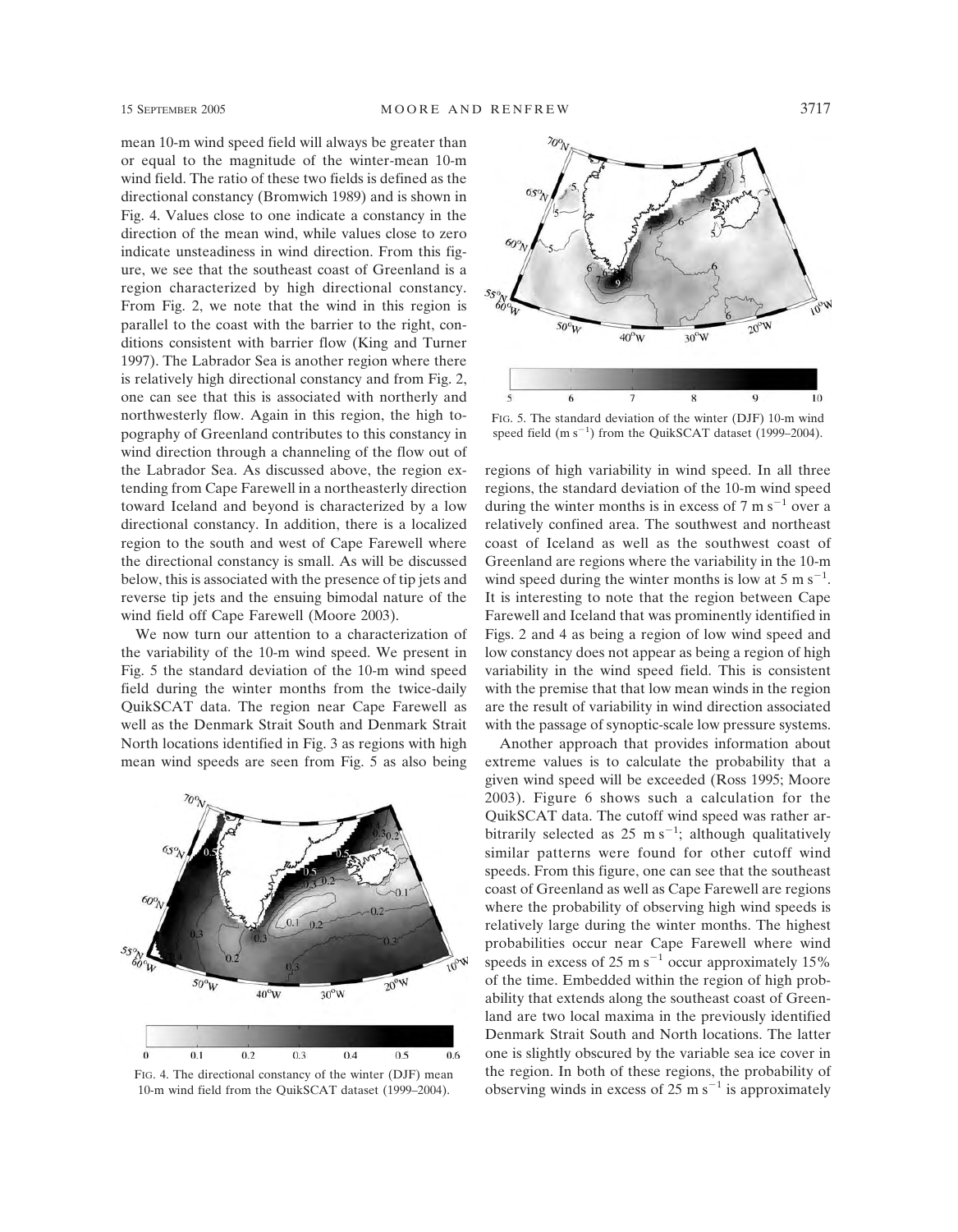

FIG. 6. The probabililty (%) of observing a 10-m wind speed in excess of 25 m s<sup>-1</sup> in the QuikSCAT winter (DJF) dataset (1999–2004).

10%. If one considers a higher threshold, 33 m s<sup>-1</sup> or hurricane-force winds, then the probability of observance near Cape Farewell drops to approximately 6%, while in the two regions along Greenland's southeast coast it drops to approximately 3%–4%. Aside from the Greenland coast, the other area where one is likely to experience high winds is in the central North Atlantic (around 57°N, 30°W). This is along the southern flank of the primary synoptic-scale storm track (Hoskins and Hodges 2002). The region to the northeast of Iceland as well as the northwest coast of Greenland and adjoining areas of the Labrador Sea stand out as regions where the probability of observing high winds is low.

We finish our presentation of the statistics of the 10-m wind field with a more detailed view of the winds at the three locations identified above as being ones where high wind speed events are common: Cape Farewell, Denmark Strait South, and Denmark Strait North. Wind roses derived from the QuikSCAT data for these three locations are shown in Fig. 7. With regard to Cape Farewell, the wind regime is bimodal with winds coming most frequently from the either the west and westnorthwest or the north-northeast and northeast. These are also the directions of the strongest wind speeds, although high winds can come from any direction. Cape Farewell rarely experiences low wind speeds in winter, indeed the  $0-10$  m s<sup>-1</sup> bin is the least frequently occupied in every direction. Using the coarser resolution NCEP reanalysis data, Moore (2003) identified these two clusters, on the basis of a bimodalilty in the zonal wind distribution, as so-called tip jet and reverse tip jet events. From Fig. 7a, it is clear that the high wind speed events associated with easterly flow have a significant



FIG. 7. Wind roses generated from QuikSCAT winter (DJF 1999–2004) observations at (a) Cape Farewell (59.375°N, 42.875°W), (b) Denmark Strait South (65.375°N, 34.875°W), and (c) Denmark Strait North (67.125°N, 25.125°W). The wind direction is divided into 22.5° bins (i.e., from the N, NNE, NE, etc.) and the wind speed is divided into 10 m s<sup>-1</sup> bins from 0 to 50 m s<sup>-1</sup>. The width of the bar is proportional to the wind speed and the length is proportional to the frequency.

 $20 - 30$ 

 $30 - 40$ 

 $40 - 50$  m s<sup>-</sup>

 $10 - 20$ 

 $0.1 - 10$ 

meridional component, resulting in reverse tip jet events that are characterized by northeasterly or northnortheasterly flow.

The wind regimes at the two Denmark Strait locations are essentially the same, a unimodal preferred direction centered on the northeast, parallel to the coastal topography (Figs. 7b and 7c). The highest frequency of strong winds is also from the northeast, although again strong winds can come from any direction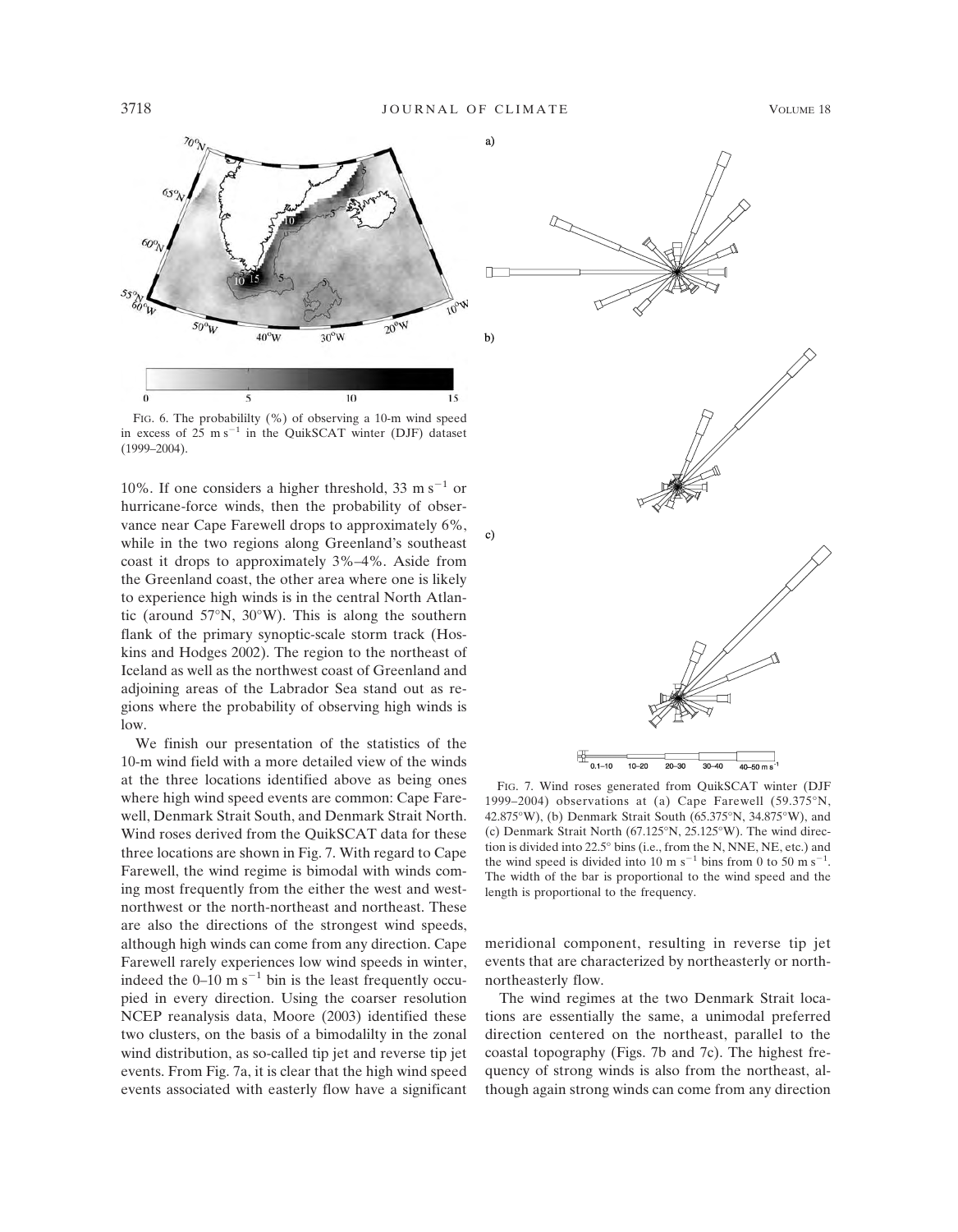TABLE 1. Locations of each high wind speed feature and the number of events that make up each composite (i.e., Figs. 8, 10, 12, and 13).

| Feature         | Location             | Latitude<br>(°N) | Longitude<br>$(^{\circ}W)$ | Number<br>in composite |
|-----------------|----------------------|------------------|----------------------------|------------------------|
| Tip jet         | Cape Farewell        | 59.375           | 42.875                     |                        |
| Reverse tip jet | Cape Farewell        | 59.375           | 42.875                     | 50                     |
| Barrier flow    | Denmark Strait South | 65.375           | 34.875                     | 47                     |
| Barrier flow    | Denmark Strait North | 67.125           | 25.125                     | 19                     |

except the northwest (directly off Greenland). As was the case for Cape Farewell, the Denmark Strait rarely experiences wind speeds less than 10 m  $s^{-1}$  in winter.

### *b. Composite analysis of high wind speed events*

In this section, we will use a compositing technique to identify the synoptic-scale circulation patterns associated with the four classes of high wind events identified in the previous section: tip jets, reverse tip jets, and barrier wind events at the south and north of Denmark Strait. A cutoff wind speed, in this instance  $25 \text{ m s}^{-1}$ , was selected to identify the high wind speed events. For those events in which the criterion was met for an extended period of time, the time of maximum wind speed was selected so as to minimize biases introduced through the multiple sampling of a single event. For each of the four classes, a composite of the 10-m wind field over the North Atlantic was created from these events. The statistical significance of the composites was assessed through a resampling technique that makes use of randomly generated composites from the same parent population to estimate the underlying probability distribution (Gershunov and Barnett 1998; Moore et al. 2003). The composite figures only shade those grid points where the 10-m wind speed is statistically significant at the 99% level. Table 1 contains further information on the four populations of high wind speed events to be discussed.

In Fig. 8, we show the 10-m wind field associated with tip jet events near Cape Farewell. The overall picture is that tip jets are associated with a statistically significant cyclonic circulation over much of the Atlantic north of 50°N with a center situated to the north and east of Cape Farewell approximately halfway to Iceland. The center of the circulation, is not particularly well defined but does stand out as a region of low wind speeds that are not statistically significant. The highest wind speeds occur immediately to the south and east of Cape Farewell. The region of elevated wind speeds, in excess of 15 m  $s^{-1}$ , extends in a southeasterly direction from the northwest of Cape Farewell over a span of approximately 10° of longitude. This region of high wind speed is asymmetric in that the horizontal shear on its southern flank is considerably weaker as compared to that on its northern flank. There is evidence of a convergence in the 10-m wind field in this region of high wind speeds. Upwind of Cape Farewell over the Labrador Sea there is also evidence of flow distortion that is associated with the high topography of Greenland.

In Fig. 9, we present a Moderate Resolution Imaging Spectrometer (MODIS) visible image of a typical tip jet event contained in the composite. It confirms many of the features identified in the composite. The stratiform cloud field to the northeast of Cape Farewell is associated with the low pressure system farther to the northeast that is responsible for the background cyclonic circulation. While to the south and west of Greenland there is low-level convective cloud, some of which is organized into two-dimensional "cloud streets" approximately in the direction of the surface winds. There exists evidence of flow distortion to the northwest of Cape Farewell as well as clouds southeast that are most likely associated with low-level convergence in the tip jet.



FIG. 8. The composite 10-m wind field from the QuikSCAT dataset associated with forward tip jet events for the winter (DJF) 1999–2004. The field is shown in those regions where the corresponding 10-m wind speed is statistically significant at the 99% level. In addition, the 10-m wind field is shown at every sixth grid point (i.e., every 1.5°). Shading indicates those regions where the 10-m wind speed is in excess of 15 m  $s^{-1}$ .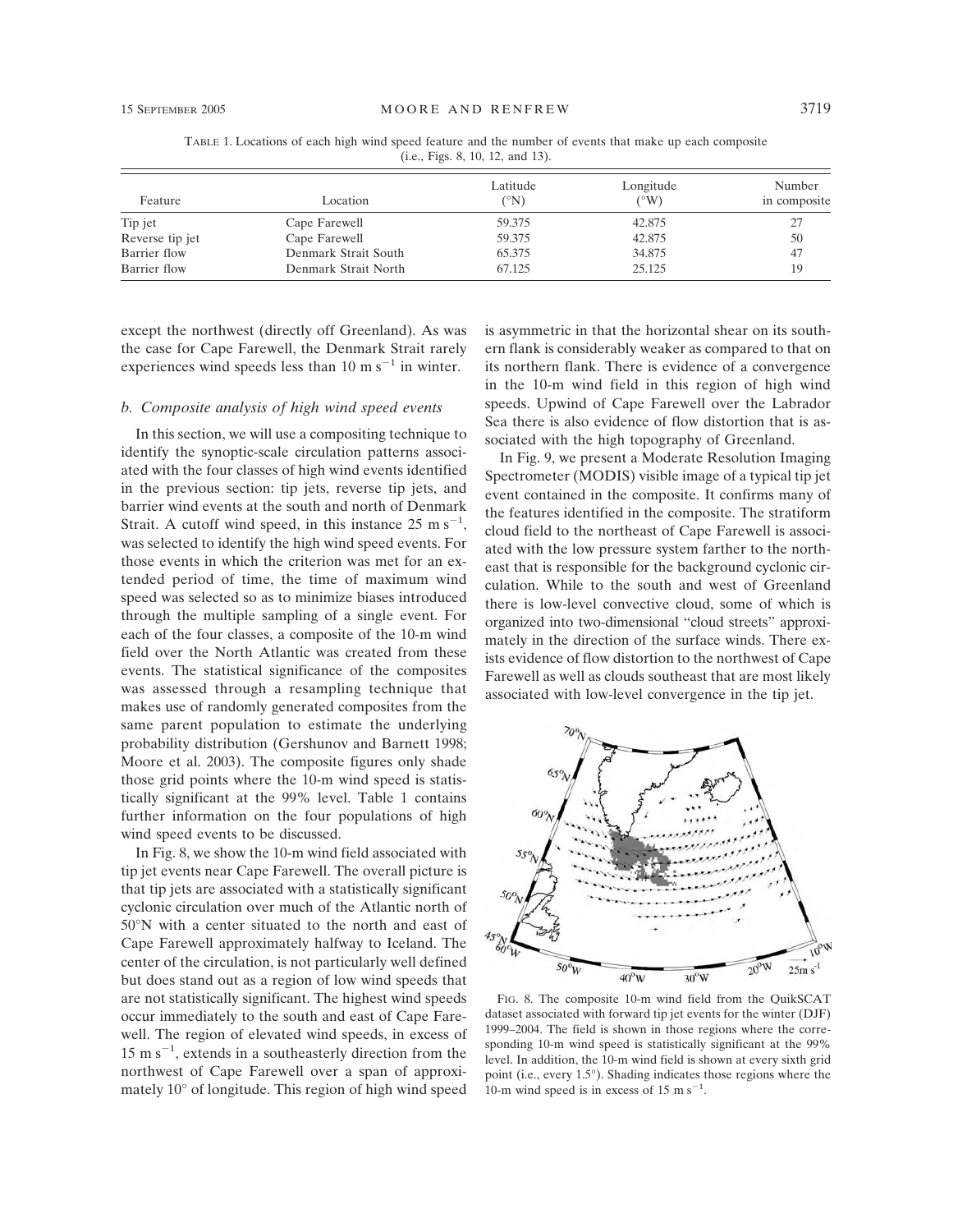

FIG. 9. MODIS visible image of a tip jet event at 1500 UTC 25 Jan 2001.

In Fig. 10, we show the 10-m wind field associated with reverse tip jet events near Cape Farewell. The overall picture is markedly different from that associated with tip jets (Fig. 8). In this instance there is a broad meridional region centered on the longitude of Cape Farewell in which there is a statistically significant low-level cyclonic circulation associated with the reverse tip jet events. The center of the circulation is again not well defined but in this case is situated to the south of Cape Farewell. As compared to what occurred for the tip jet events, the region of highest wind speeds is considerably more compact in area. There appears to be an anticyclonic curvature to the wind field along the axis of the jet at Cape Farewell. Along the southeast coast of Greenland, there appears to be barrier flow. Over the Labrador Sea, there is a westerly deflection of the wind field that is associated with the events; in other words, the statistically significant vectors in this area are deflected from making a broadly cyclonic pattern.

In Fig. 11, we present a MODIS visible image of a

typical reverse tip jet event contained in the composite. The most striking feature of this image is the anticyclonic curvature of the cloud feature that extends from the southeast coast of Greenland around Cape Farewell and into the Labrador Sea. The absence of clouds to the northwest of Cape Farewell is a reflection of the shadowing effect of the high topography of southern Greenland. The stratiform cloud to the southwest of Cape Farewell is associated with the low pressure system responsible with the background circulation.

In Fig. 12, we present the 10-m wind field associated with high wind speed barrier flow events at the Denmark Strait South location. The cyclonic circulation associated with the high wind speed events at this location is statistically significant over much of the North Atlantic and has a well-defined center to the northeast of Cape Farewell. A turning and acceleration of the 10-m wind along the southeast coast of Greenland as the cyclonic circulation interacts with the high topography of the plateau is apparent. The bowing out of the 10  $m s^{-1}$  composite wind speed contour toward the west coast of Iceland and flow distortion along its south coast suggests that the proximity of Iceland may play a role in the existence of the isolated wind speed maximum at this location. The cyclonic curvature of the coastline in the vicinity of the Denmark Strait South location may also contribute to its existence. Over the Labrador Sea, there exists no indication of the sort of flow distortion seen in the tip jet and reverse tip jet events (Figs. 8 and 10); in other words the overall pattern of the composite flow is almost exactly circular.

We complete this section with the presentation in Fig. 13 of the 10-m wind field associated with high wind speed barrier flow events at the Denmark Strait North location. Please note the change in domain from that used in Figs. 8, 10, and 12. As in the other composites,



FIG. 10. As in Fig. 8 but associated with reverse tip jet events.



FIG. 11. As in Fig. 9 but an image of a reverse tip jet event at 1430 UTC 21 Dec 2000.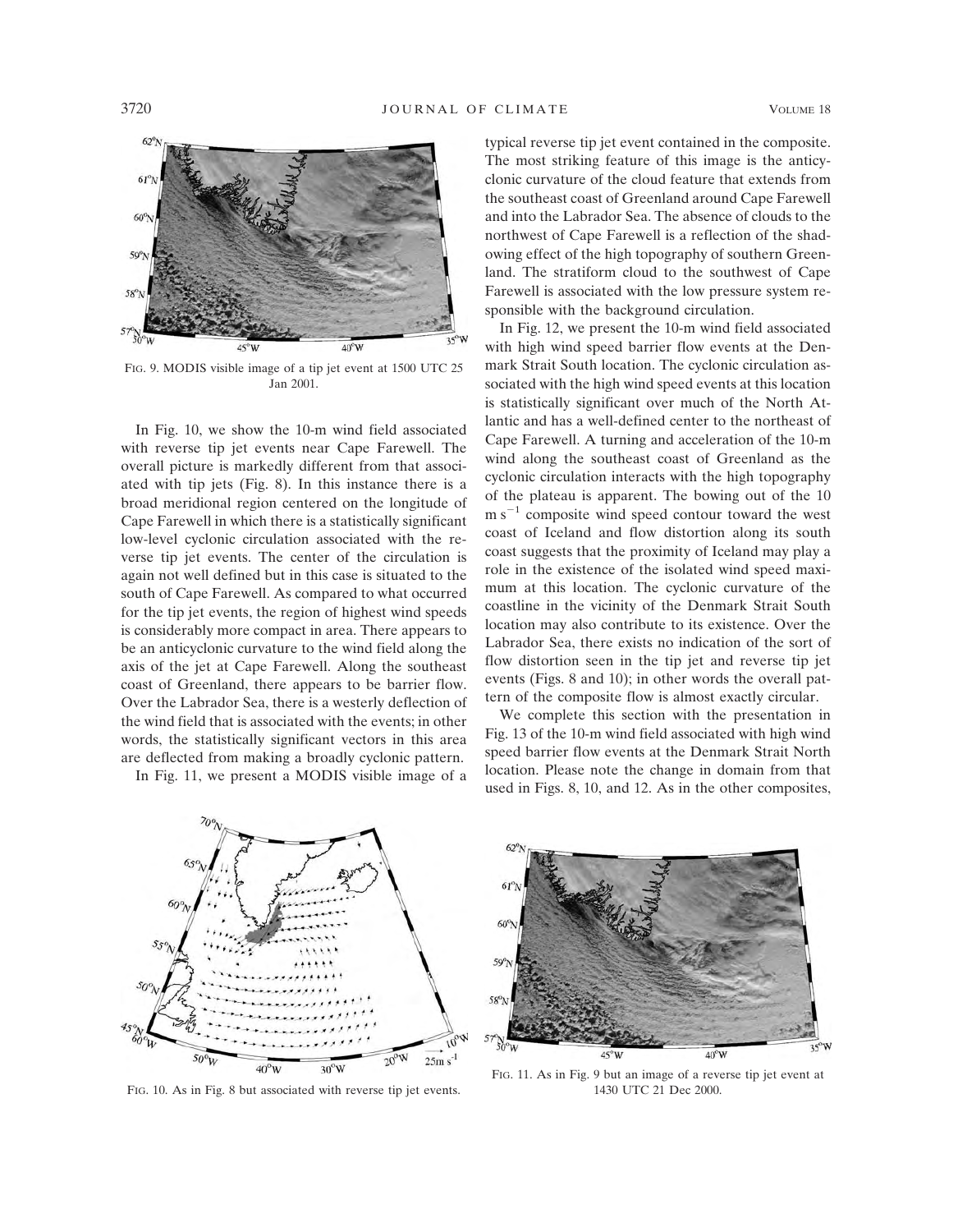

FIG. 12. As in Fig. 8 but associated with barrier flow at the Denmark Strait South location.

there is a statistically significant cyclonic circulation associated with high wind events in this location. In this instance, the center of the circulation is over Iceland. There is clear evidence of convergence and channeling of the 10-m wind field near the northern end of Denmark Strait. There is also a region of high wind speed, in excess of 15 m  $s^{-1}$ , on the southern flank of the cyclonic circulation to the southwest of Iceland.

#### **4. Dynamics of high wind speed events near Greenland**

In this section, we will discuss the dynamical processes through which the interaction of a background cyclonic circulation with the topography of Greenland



FIG. 13. As in Fig. 8 but associated with barrier flow at the Denmark Strait North location.

results in high wind speed events. Theories exist for tip jets and barrier flow and we will begin our discussion with these phenomena.

### *a. Tip jet events*

Doyle and Shapiro (1999) proposed that tip jets were the result of the conservation of the Bernoulli function during orographic descent down the lee side of the plateau near Cape Farewell that resulted in an acceleration of the wind. Doyle and Shapiro (1999) also recognized the possible importance of the acceleration of the surface wind that results from the deflection of air parcels around the southern tip of Greenland, a feature recognized for many years in theories and idealized models of flow impinging on an isolated mountain (Smith 1989) and investigated more recently with respect to Greenland by Petersen et al. (2003). The contributions of these two mechanisims, orographic descent and flow splitting, to any particular tip jet event appears to depend on the background atmospheric state, for example, the Froude number (or dimensionless mountain height) and the Rossby number. Here, as we are considering only the surface wind field, we cannot unfortunately comment in detail on these mechanisms, other than to note that we do see high wind speeds upstream of Cape Farewell (Fig. 8) that suggest that an acceleration of the wind through the deflection of air parcels is a robust feature of tip jets. It is likely to be the case that our tip jet composite is made up of events forced by a range of the two mechanisms. It should be emphasized that the Doyle and Shapiro (1999) analysis considered the distortion of a zonally uniform flow by Greenland-like plateaus and as a result did not consider the impact that a background cyclonic circulation would have on the formation of tip jets.

#### *b. Barrier flow events*

Barrier flows typically occurs in situations when cold and stably stratified air is forced, through the action of the prevailing synoptic-scale flow, toward a topographic barrier (King and Turner 1997). If the Froude number is less one, $<sup>1</sup>$  then the air is unable to cross the</sup> barrier, resulting in a damming of the air against the barrier and the development of a pressure gradient per-

<sup>&</sup>lt;sup>1</sup> This applies for barriers of infinite length. Numerical modeling experiments of elliptical barriers of similar proportions to Greenland have shown a more gradual change from flow over a barrier to flow around a barrier at a Froude number of approximately 0.5 (e.g., Olafsson and Bougeault 1996; Petersen et al. 2003).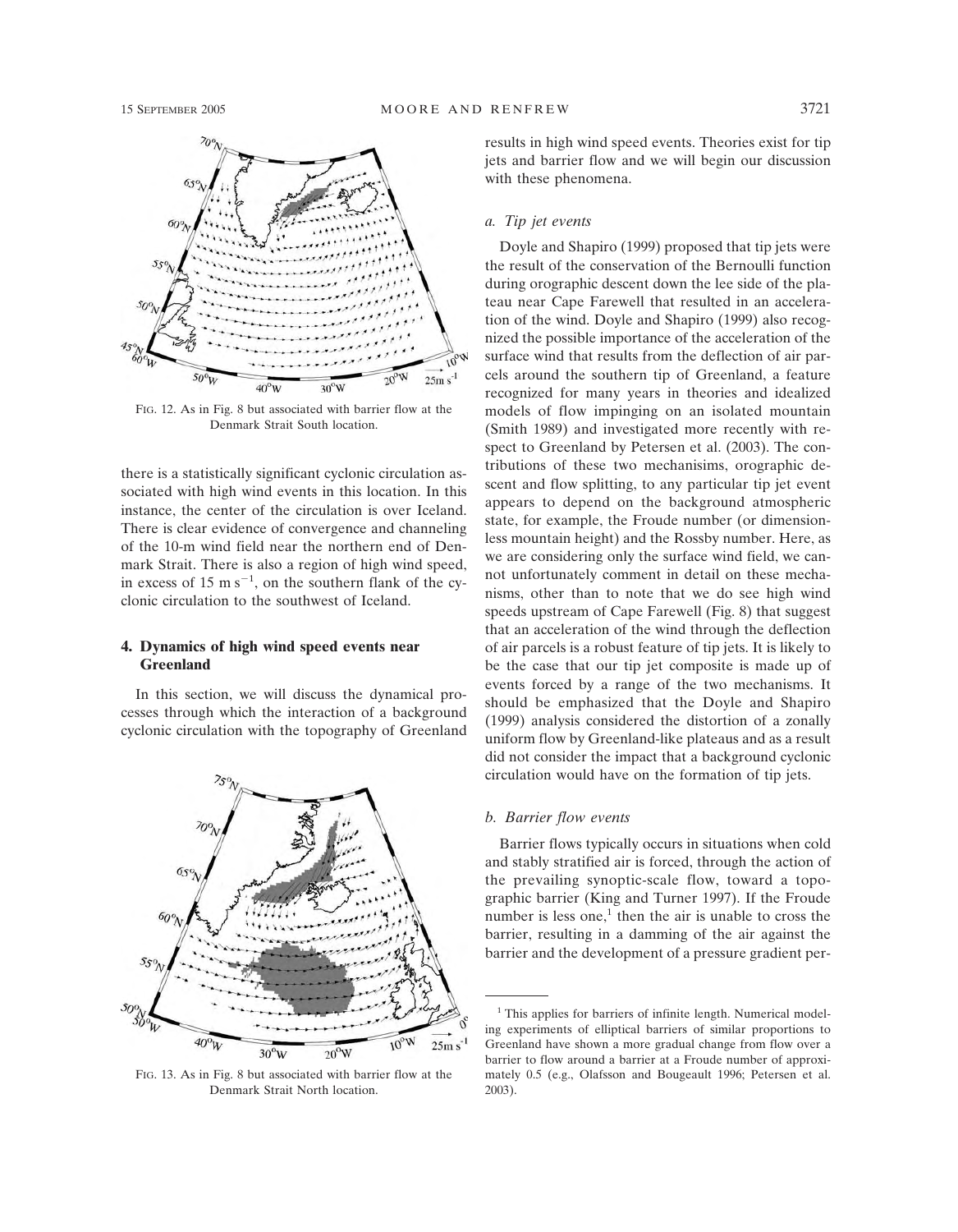pendicular to the barrier. The resultant flow parallel to the barrier is in approximate geostrophic balance (Schwerdtfeger 1975; Parish 1983), that is,

$$
\mathbf{F}_p + \mathbf{F}_c = 0,\tag{1}
$$

where  $\mathbf{F}_p$  is the pressure gradient force and  $\mathbf{F}_c$  is the Coriolis force.

In natural coordinates with **s** being directed in the direction of the flow and **n** perpendicular to the flow, then

$$
\mathbf{F}_p = -\frac{1}{\rho} \frac{\partial P}{\partial n} \mathbf{n},\tag{2}
$$

$$
\mathbf{F}_c = -fV_g \mathbf{n},\tag{3}
$$

where  $\rho$  is the density,  $P$  is the pressure,  $f$  is the Coriolis parameter and  $V_{\varphi}$  is the geostrophic velocity along the barrier, that is, in the **s** direction. Therefore,

$$
V_g = -\frac{1}{f\rho} \frac{\partial P}{\partial n}.\tag{4}
$$

Typical Froude numbers (Fr) along the southeast coast of Greenland are estimated to be on the order of<sup>2</sup> 0.3, so the possibility for barrier flow exists. Furthermore theoretical considerations (Overland 1984) show that the barrier effect may be significant within a Rossby radius of deformation, defined as

$$
R_R = \frac{V_g}{f \text{Fr}},\tag{5}
$$

of the topographic barrier. For a Froude number of 0.3 and the Coriolis parameter of  $1.2 \times 10^{-4}$  s<sup>-1</sup>, then a 15 m s<sup>-1</sup> wind results in  $R_R \sim$  = 400 km. As can be seen from Figs. 2, 4, 12 and 13; it is clear that barrier flow exists within a band along the southeast coast of Greenland of this approximate width.

There is, however, the question of why two regions exist, to the south and north of Denmark Strait, where high wind speed barrier flow preferentially occurs. As discussed the presence of Iceland appears to be a factor. Its presence would, through the Bernoulli effect, result in an increase in the advection of air toward the barrier, leading to a larger pressure gradient and higher geostrophic velocity through (4). A similar acceleration of the wind through the Dover Straits is observed to be a robust feature (Capon 2003). Katabatic flow down the large fiords along Greenland's southeast coast may also contribute to the barrier flow in this region through an

anticyclonic turning that occurs once the airflow leaves the fiords (Klein and Heinemann 2002).

#### *c. Reverse tip jet events*

As can clearly be seen from Fig. 10, reverse tip jets are typically associated with barrier flow immediately to the north of Cape Farewell. Therefore, what requires an explanation is the acceleration that results in the highest wind speeds in the immediate vicinity of the Cape as well as the anticyclonic curvature to the wind seen in Figs. 10 and 11. We begin with the former and assume anticyclonic curvature, the appropriate force balance is then that of a gradient wind balance, which in natural coordinates, is

$$
F_p + F'_c + F_r = 0,
$$
 (6)

where  $F_p$  is as above,  $F'_c = -fV\mathbf{n}$  and,  $F_r$  is the cyclostrophic force.

Assuming a radius of curvature  $R$ ,  $>0$  for cyclonic flow and  $\leq 0$  for anti-cyclonic flow, then

$$
F_r = -V^2/R\mathbf{n}.\tag{7}
$$

Therefore, (6) reduces to

$$
(V - V_g) = -V^2/fR.
$$
 (8)

For anticyclonic flow, it follows that  $V > V_g$ , so one would expect the flow in the core of the reverse jet to be supergeostrophic, suggesting an acceleration at Cape Farewell.

Making the assumption of a zero background (synoptic-scale) pressure gradient perpendicular to the barrier (i.e., in the **n** direction) and following the arguments of Parish and Schwerdtfeger (1977), the absence of the topographically induced pressure gradient  $F_p$  immediately south of Cape Farewell results in an inertial force balance:

$$
F_c + F_r = 0,
$$
  

$$
-fV = V^2/R,
$$
 (9)

or

$$
R = -V/f.
$$
 (10)

From the composite shown in Fig. 10, typical wind speeds in the core of the jet are on the order of  $25 \text{ m s}^{-1}$ and result in an anticyclonic radius of curvature that is on the order of 200 km. This is consistent with the composite as well as the satellite image shown in Fig. 11. In reality, background pressure gradients will of course modify these idealized force balances; however, it is interesting that the composite and satellite imagery indicate that they appear to hold. This linear relationship between jet core velocity and radius of curvature may therefore provide for a relatively simple diagnostic for jet core velocities.

 $2$  We assumed a surface temperature of 260 K, a barrier height from 2 to 3 km, a surface velocity from 10 to 20 m  $s^{-1}$ , and a dry adiabatic lapse rate, resulting in a Froude number around 0.3 (King and Turner 1997).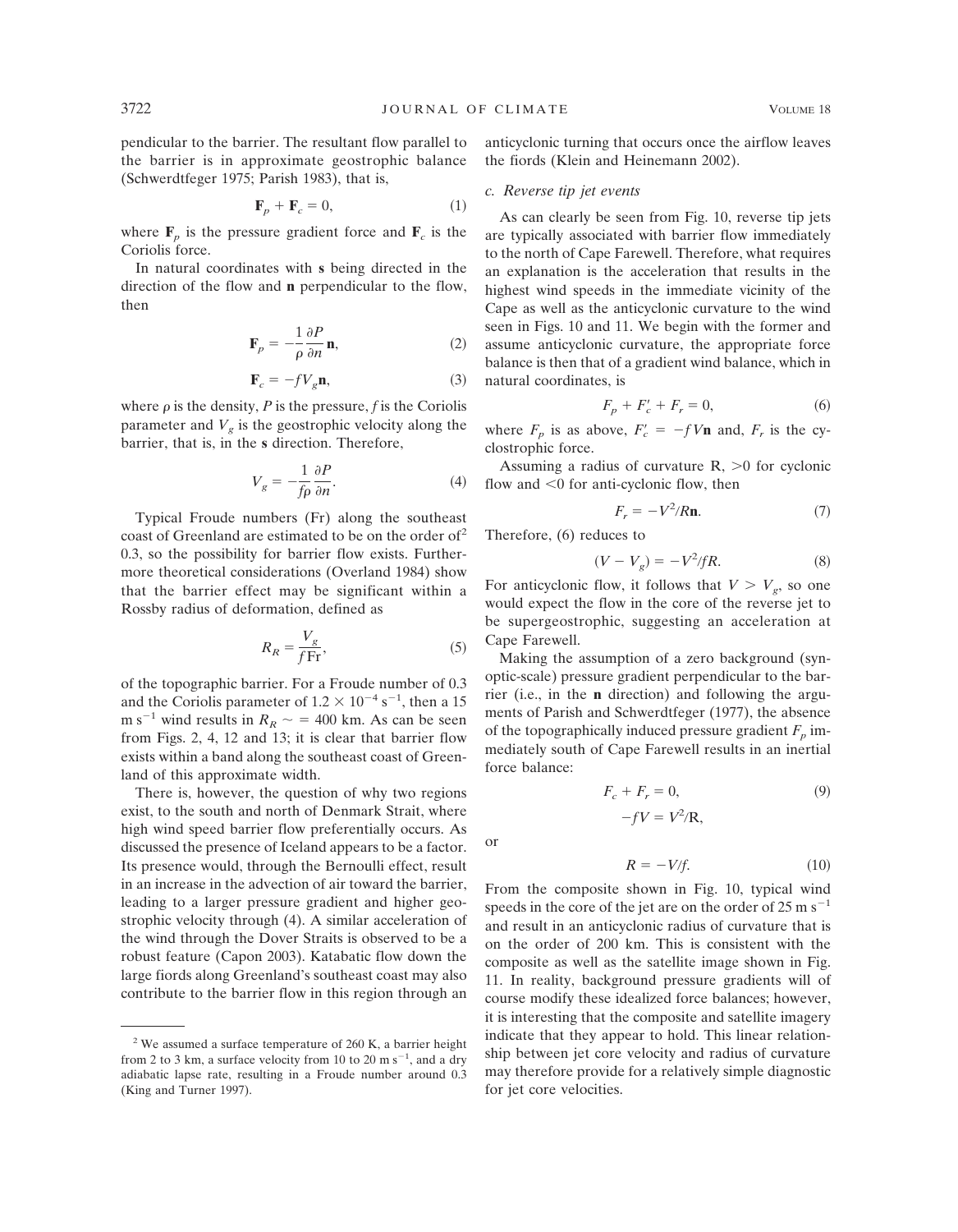#### **5. Conclusions**

Greenland plays a significant role in the circulation of the North Atlantic as a result of its high topography and ice-covered surface (Scorer 1988; Petersen et al. 2003; Petersen et al. 2004). In its immediate vicinity, there is growing evidence that high wind speed events are a common occurrence that play a role in severe weather (Mertins 1976; Doyle and Shapiro 1999; Klein and Heinemann 2002; Mills and Anderson 2003) as well as being important for forcing oceanic circulations (Bacon 1997; Lavender et al. 2000; Spall and Pickart 2003).

In this paper we have used the 10-m wind field dataset derived from the NASA Jet Propulsion Laboratory (JPL) SeaWinds scatterometer aboard the QuikSCAT satellite to develop a climatology of high speed events in the vicinity of Greenland. Our focus is on the winter months when previous studies have indicated that 10-m wind speeds are highest and when the impact of the winds on the ocean is greatest.

The high spatial resolution of the QuikSCAT winds, 0.25°, allows for an unprecedented view of the flow distortion associated with Greenland that results in these high wind speed events. There is however evidence from very high resolution Synthetic Aperature Radar imagery of finer-scale structure within these flows that is not captured in the QuikSCAT data (Horstmann et al. 2000a,b).

Our analysis is in general agreement with an earlier study that made use of the lower-resolution NCEP reanalysis to characterize high wind events near Cape Farewell (Moore 2003). In particular, we have confirmed that the Cape Farewell region is one where high wind speed events are common and that these events fall into two distinct categories: tip jet events and reverse tip jet events. The common occurrence of high winds at two locations in Denmark Strait confirms a previous anecdotal account (Scorer 1988). Flow in these locations, and indeed elsewhere along the southeast coast of Greenland, occurs with the topography to the right; a characteristic consistent with barrier flow (Schwerdtfeger 1975; Parish 1982, 1983). We show that high wind speed events  $(>=25 \text{ m s}^{-1})$  occur up to 15% of the time at Cape Farewell and up to 10% of the time in Denmark Strait, and can reach up to 50 m s<sup>-1</sup> in both locations.

The composite 10-m wind fields associated with the four classes of high wind speed events that we have identified (tip jet, reverse tip jets, barrier flow in the southern Denmark Strait, and barrier flow in the northern Denmark Strait) suggest that all these events result from the interaction of a cyclonic low pressure system

with the high topography of Greenland and, to a lesser extent, Iceland.

In keeping with previous work our results suggest that tip jets are caused by a combination of conservation of the Bernoulli function during orographic descent and acceleration due to flow splitting as stable air passes around Cape Farewell (Doyle and Shapiro 1999; Petersen et al. 2003); while the barrier flow along the southeast coast of Greenland is consistent with a geostrophic response to low Froude number air being forced against high topography (Parish 1983). We propose that reverse tip jets occur when barrier winds reach the barrier end and move from a geostrophic to a gradient wind balance, becoming supergeostrophic as a result of their anticyclonic curvature.

With regard to the impact that these events have on the ocean, there has been a number of recent papers highlighting the role that tip jets play in forcing deep ocean convection in the Irminger Sea (Bacon et al. 2003; Moore 2003; Pickart et al. 2003a,b). With regard to reverse tip jets, it is interesting to note that a cyclonic gyre exists in the ocean to the southwest of Cape Farewell (Lavender et al. 2000; Spall and Pickart 2003) in the region that is impacted by reverse tip jets. It is therefore tempting to draw the conclusion that the transfers of heat, moisture, and momentum associated with reverse tip jets are responsible for the presence of this recirculation. With regard to barrier winds, a northeasterly off-ice flow would bring cold air over the relatively warm waters of the Irminger Sea, transferring heat and moisture out of the sea and perhaps acting to also precondition the region for open ocean convection. The constancy in wind direction that occurs as a result of the barrier flow in the region may also play a role in the wind-driven circulation of the East Greenland Current. A detailed analysis of the impacts that tip jets, reverse tip jets, and barrier flows along the southeast coast of Greenland have on the ocean will be addressed in subsequent work.

*Acknowledgments.* The QuikSCAT data are produced by Remote Sensing Systems, Inc., and sponsored by the NASA Ocean Vector Winds Science Team. Data are available online at www.remss.com. G. W. K. Moore was sponsored by the Natural Sciences Research Council of Canada and the Canadian Space Agency. The authors thank Bob Pickart for suggestions that greatly contributed to this work.

#### REFERENCES

Abramowitz, M., and I. A. Stegun, 1965: *Handbook of Mathematical Functions, with Formulas, Graphs, and Mathematical Tables*. Dover Publications, 1046 pp.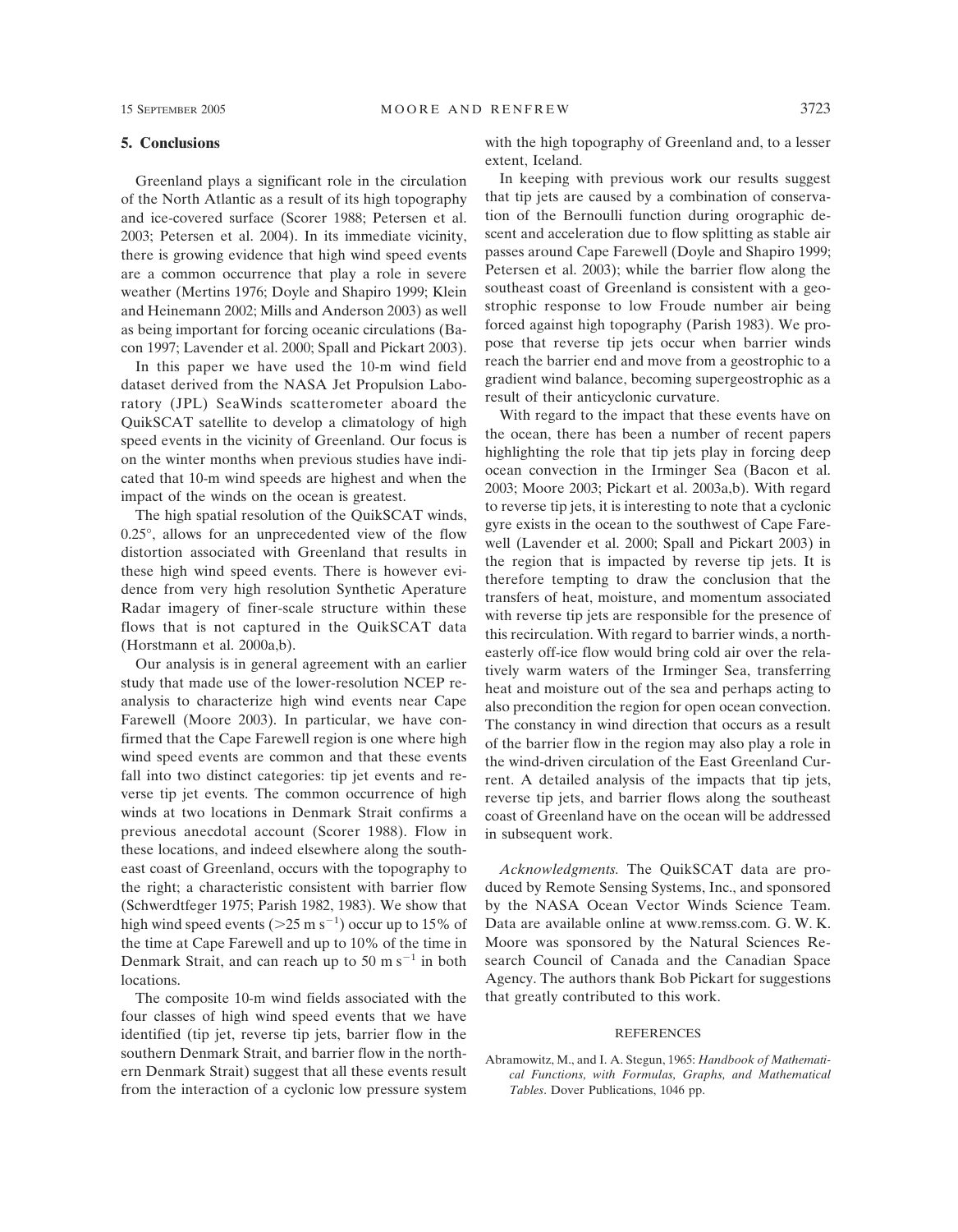- Bacon, S., 1997: Circulation and fluxes in the North Atlantic between Greenland and Ireland. *J. Phys. Oceanogr.,* **27,** 1420– 1435.
- W. J. Gould, and Y. L. Jia, 2003: Open-ocean convection in the Irminger Sea. *Geophys. Res. Lett.,* **30,** 1246, doi:10.1029/ 2002GL016271.
- Barthelmie, R. J., and S. C. Pryor, 2003: Can satellite sampling of offshore wind speeds realistically represent wind speed distributions? *J. Appl. Meteor.,* **42,** 83–94.
- Bromwich, D. H., 1989: An extraordinary katabatic wind regime at Terra-Nova Bay, Antarctica. *Mon. Wea. Rev.,* **117,** 688– 695.
- Bunker, A. F., 1976: Computations of surface energy flux and annual air–sea interaction cycles of the North Atlantic Ocean. *Mon. Wea. Rev.,* **104,** 1122–1140.
- Capon, R. A., 2003: Wind speed-up in the Dover Straits with the Met Office new dynamics model. *Meteor. Appl.,* **10,** 229–237.
- Chelton, D. B., M. G. Schlax, M. H. Freilich, and R. F. Milliff, 2004: Satellite measurements reveal persistent small-scale features in ocean winds. *Science,* **303,** 978–983.
- Del Prete, R., A. Pezzoli, and G. Pezzoli, 1999: Current methods for meteorological and marine forecasting for the assistance of navigation and shipping operations. *J. Navigation,* **52,** 104– 118.
- Douglas, M. W., M. A. Shapiro, L. S. Fedor, and L. Saukkonen, 1995: Research aircraft observations of a polar low at the East Greenland ice edge. *Mon. Wea. Rev.,* **123,** 5–15.
- Doyle, J. D., and M. A. Shapiro, 1999: Flow response to largescale topography: The Greenland tip jet. *Tellus,* **51A,** 728– 748.
- Ebuchi, N., H. C. Graber, and M. J. Caruso, 2002: Evaluation of wind vectors observed by QuikSCAT/SeaWinds using ocean buoy data. *J. Atmos. Oceanic Technol.,* **19,** 2049–2062.
- Gershunov, A., and T. P. Barnett, 1998: Interdecadal modulation of ENSO teleconnections. *Bull. Amer. Meteor. Soc.,* **79,** 2715– 2725.
- Hennessey, J. P., 1977: Some aspects of wind power statistics. *J. Appl. Meteor.,* **16,** 119–128.
- Horstmann, J., W. Koch, S. Lehner, and R. Tonboe, 2000a: Wind retrieval over the ocean using synthetic aperture radar with C-band HH polarization. *IEEE Trans. Geosci. Remote Sens.,* **38,** 2122–2131.
- ——, S. Lehner, W. Koch, and R. Tonboe, 2000b: Computation of wind vectors over the ocean using spaceborne Synthetic Aperture Radar. *Johns Hopkins APL Tech. Dig*.*,* **21,** 100–107.
- Hoskins, B. J., and K. I. Hodges, 2002: New perspectives on the Northern Hemisphere winter storm tracks. *J. Atmos. Sci.,* **59,** 1041–1061.
- Isemer, H. J., and L. Hasse, 1991: The scientific Beaufort equivalent scale—Effects on wind statistics and climatological air– sea flux estimates in the North Atlantic Ocean. *J. Climate,* **4,** 819–836.
- Khandekar, M. L., and V. R. Swail, 1995: Storm waves in Canadian waters—A major marine hazard. *Atmos.–Ocean,* **33,** 329–357.
- King, J. C., and J. Turner, 1997: *Antarctic Meteorology and Climatology.* Cambridge Atmospheric and Space Science Series, Cambridge University Press, 409 pp.
- Klein, T., and G. Heinemann, 2002: Interaction of katabatic winds and mesocyclones near the eastern coast of Greenland. *Meteor. Appl.,* **9,** 407–422.
- Kristjansson, J. E., and H. McInnes, 1999: The impact of Green-

land on cyclone evolution in the North Atlantic. *Quart. J. Roy. Meteor. Soc.,* **125,** 2819–2834.

- Lab Sea Group, 1998: The Labrador Sea deep convection experiment. *Bull. Amer. Meteor. Soc.,* **79,** 2033–2058.
- Lavender, K. L., R. E. Davis, and W. B. Owens, 2000: Mid-depth recirculation observed in the interior Labrador and Irminger Seas by direct velocity measurements. *Nature,* **407,** 66–69.
- Lynch, A. H., E. N. Cassano, J. J. Cassano, and L. R. Lestak, 2003: Case studies of high wind events in Barrow, Alaska: Climatological context and development processes. *Mon. Wea. Rev.,* **131,** 719–732.
- Mailhot, J., D. Hanley, B. Bilodeau, and O. Hertzman, 1996: A numerical case study of a polar low in the Labrador Sea. *Tellus,* **48A,** 383–402.
- Mertins, H. O., 1976: *Compendium of Lecture Notes in Marine Meteorology for Class III and Class IV Personnel*. Secretariat of the World Meteorological Organization, 22 pp.
- Mills, B. J., and M. R. Anderson, 2003: Monitoring a Piteraq storm system using DMSP imagery and QuikSCAT wind data. Preprints, *12th Conf. on Satellite Meteorology and Oceanography*, Long Beach, CA, Amer. Meteor. Soc., CD-ROM, JP2.8.
- Moore, G. W. K., 2003: Gale force winds over the Irminger Sea to the east of Cape Farewell, Greenland. *Geophys. Res. Lett.,* **30,** 1894, doi:10.1029/2003GL018012.
- , and P. W. Vachon, 2002: A polar low over the Labrador Sea: Interactions with topography and an upper-level potential vorticity anomaly, and an observation by RADARSAT-1 SAR. *Geophys. Res. Lett.,* **29,** 1773, doi:10.1029/2001GL014007.
- ——, M. C. Reader, J. York, and S. Sathiyamoorthy, 1996: Polar lows in the Labrador Sea—A case study. *Tellus,* **48A,** 17–40.
- ——, K. Alverson, and G. Holdsworth, 2003: The impact that elevation has on the ENSO signal in precipitation records from the Gulf of Alaska region. *Climate Change,* **59,** 101–121.
- O'Connor, W. P., D. H. Bromwich, and J. F. Carrasco, 1994: Cyclonically forced barrier winds along the Transantarctic Mountains near Ross Island. *Mon. Wea. Rev.,* **122,** 137–150.
- Olafsson, H., and P. Bougeault, 1996: Nonlinear flow past an elliptic mountain ridge. *J. Atmos. Sci.,* **53,** 2465–2489.
- Overland, J. E., 1984: Scale analysis of marine winds in straits and along mountainous coasts. *Mon. Wea. Rev.,* **112,** 2530–2534.
- Parish, T. R., 1982: Barrier winds along the Sierra Nevada Mountains. *J. Appl. Meteor.,* **21,** 925–930.
- -, 1983: The influence of the Antarctic Peninsula on the windfield over the western Weddell Sea. *J. Geophys. Res.,* **88,** 2684–2692.
- ——, and W. Schwerdtfeger, 1977: Cold, low-level jet stream in Bransfield Strait—Example of inertial flow. *Antarct. J. U.S.,* **12,** 171–172.
- Pavia, E. G., and J. J. O'Brien, 1986: Weibull statistics of windspeed over the ocean. *J. Climate Appl. Meteor.,* **25,** 1324– 1332.
- Petersen, G. N., H. Olafsson, and J. E. Kristjansson, 2003: Flow in the lee of idealized mountains and Greenland. *J. Atmos. Sci.,* **60,** 2183–2195.
- ——, J. E. Kristjansoon, and H. Olafsson, 2004: Numerical simulations of Greenland's impact on the Northern Hemisphere winter circulation. *Tellus,* **56A,** 102–111.
- Pickart, R. S., F. Straneo, and G. W. K. Moore, 2003a: Is Labrador Sea Water formed in the Irminger basin? *Deep-Sea Res.,* **50A,** 23–52.